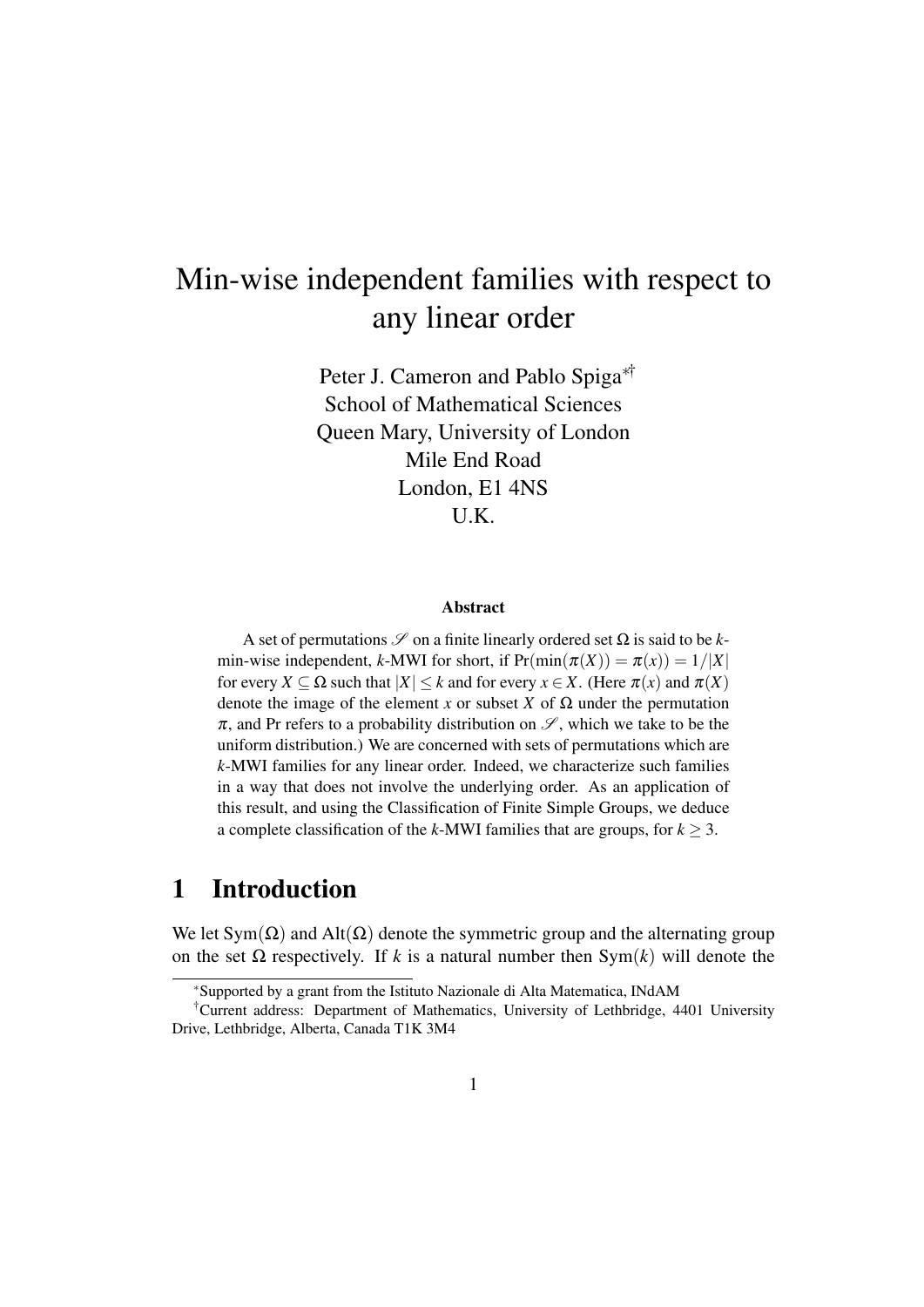symmetric group on the set  $\{1,\ldots,k\}$ . We denote by  $\pi(x)$  or  $\pi(X)$  the image of the element *x* or subset *X* under the permutation  $\pi$ . If *G* is a permutation group on the set Ω and *X* is a subset of Ω then *G<sup>X</sup>* denotes the set stabilizer of *X* in *G*, i.e.  $G_X = \{g \in G \mid g(X) = X\}$ . If  $\leq$  is a linear order in  $\Omega$  and X is a subset of  $\Omega$ then we shall denote by min $\lt(X)$  the minimal element of *X* in  $(\Omega, \le)$ . Moreover, in the case that  $\alpha \leq \beta$  and  $\alpha \neq \beta$  we will write  $\alpha < \beta$ . If  $\sigma$  is a permutation on  $\Omega$ then it defines a linear order  $\leq_{\sigma}$ , where  $\alpha \leq_{\sigma} \beta$  if and only if  $\sigma^{-1}(\alpha) \leq \sigma^{-1}(\beta)$ . The minimum element of *X* with respect to  $\leq_{\sigma}$  will be denoted by  $\min_{\leq_{\sigma}}(X)$ .

For  $i \in \Omega$  and  $S \subseteq \Omega$ , we write  $i < X$  if  $i < x$  for all  $x \in X$ . The notation  $i <_{\sigma} X$ is defined analogously.

Let  $\mathscr S$  be a set of permutations of  $\Omega$ , Pr be a probability distribution on  $\mathscr S$ and  $k$  be a natural number.  $\mathscr S$  is called a  $k$ -min-wise independent family,  $k$ -MWI for short, if

$$
Pr(\min \pi(X) = \pi(x)) = \frac{1}{|X|}
$$

for any  $X \subseteq \Omega$  such that  $|X| \leq k$  and for any  $x \in X$ . This definition was motivated by applications in computer science. In fact such a family is important in algorithms used in practice by software to find duplicate documents, see [3]. Later, such sets were applied in other contexts such as derandomization of algorithms. We say that *G* is a *k-MWI group* if *G* is a *k*-MWI family and *G* is a permutation group on Ω.

In this paper we consider exclusively  $k$ -MWI families  $\mathscr S$  for the uniform distribution on Sym(Ω). In [1] Theorem 3.1, it has been proved that if *G* is a *k*-MWI group with respect to some probability distribution then *G* is *k*-MWI with respect to the uniform distribution. Therefore dealing with *k*-MWI groups our assumption is not at all a restriction.

We begin with a definition.

**Definition 1** We say that a set of permutations  $\mathcal{S}$  is locally *k*-MWI,  $k > 1$ , if for every subset *X* of size at most *k*,  $\tau \in \mathcal{S}$  and for every  $x \in X$ ,  $y \in \tau(X)$  we have that

$$
\frac{|\{\pi \in \mathscr{S} \mid \pi(X) = \tau(X), \pi(x) = y\}|}{|\{\pi \in \mathscr{S} \mid \pi(X) = \tau(X)\}|} = \frac{1}{|X|}.
$$
\n(1)

Our main result is the following:

**Theorem 1** *Let*  $\mathscr S$  *be a set of permutations of*  $Sym(\Omega)$  *and k be a natural number.* S *is a k-MWI family with respect to any linear order and with respect the uniform distribution if and only if*  $S$  *is locally k-MWI.*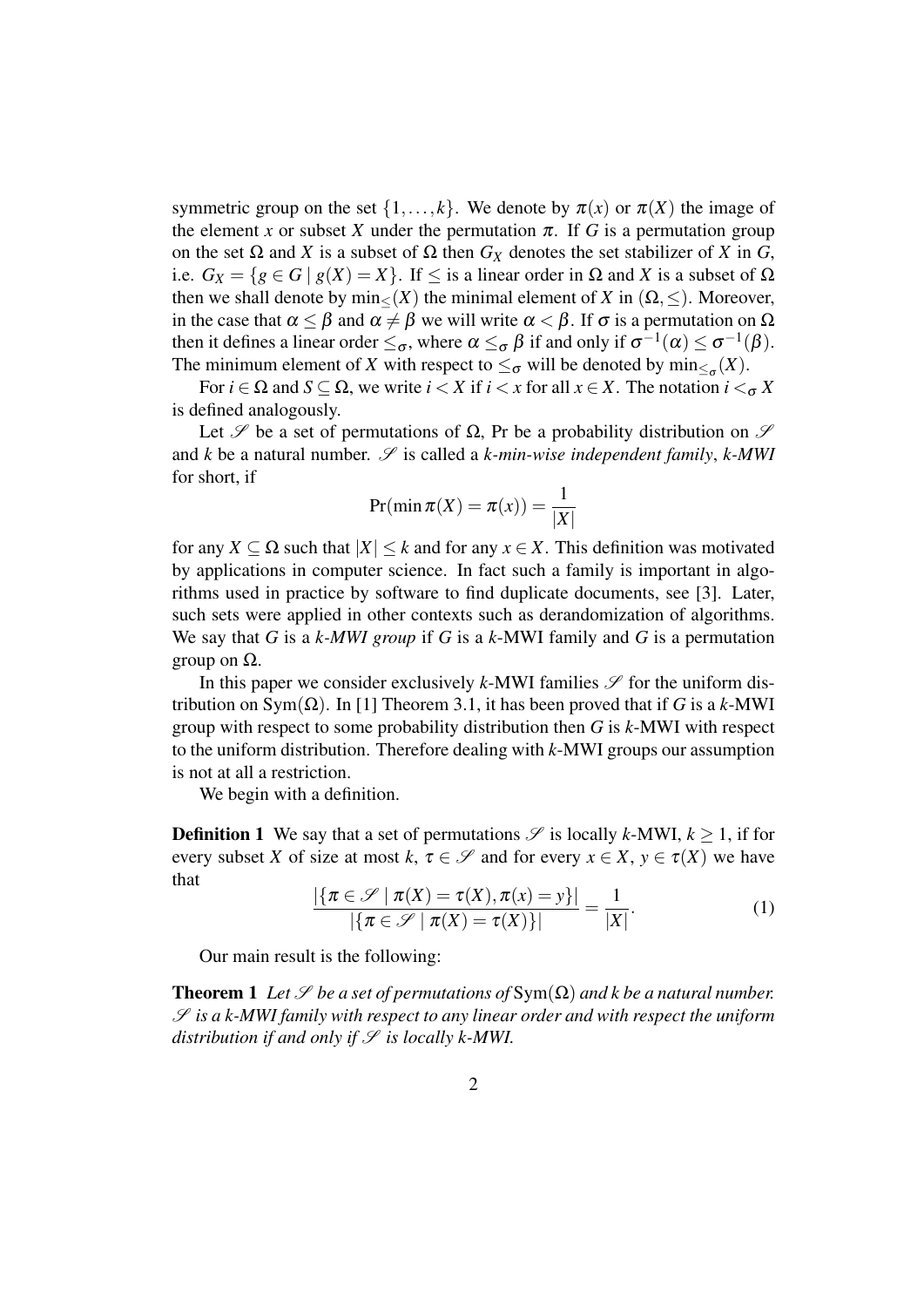As a consequence of this theorem we prove a complete classification of the *k*-MWI groups with respect to any linear order in the underlying set Ω, for *k* ≥ 3.

In the next section we give the proof of Theorem 1. Then we outline the classification of groups with this property, and discuss some further directions.

## 2 Proof of Theorem 1

Let  $\Omega$  and  $\mathscr S$  be as in the statement of the theorem. First we prove the forward direction. So suppose that  $\mathcal S$  is *k*-MWI with respect to any linear ordering of  $\Omega$ . Without loss of generality we may assume that  $\Omega = \{1, \ldots, n\}.$ 

We assume that  $\Omega = \{1, \ldots, n\}$ , and prove that condition (1) holds in the particular case where  $X = A = \{1, ..., h\}$  for some  $h \le k$ ,  $x = 1$ , and  $\tau \in S$ . Set  $B = \{2,\ldots,h\}$ , and  $\mathscr{F} = \{X \subseteq \Omega \mid |X| = h-1\}$ . Now define a non-simple bipartite graph Γ: the vertex set of Γ is  $\Omega \cup \mathcal{F}$ ; for each  $\pi \in \mathcal{S}$ , there is an edge joining  $\pi(1) \in \Omega$  to  $\pi(B) \in \mathscr{F}$ .

For  $\tau \in \mathcal{S}$ ,  $i \in A$ , and  $Y \subseteq A$ , let us denote by  $f_{\tau}(i, Y)$  the number of edges  $(\tau(i), \tau(Z))$  of  $\Gamma$  such that  $Z \cap A = Y$ .

Pick  $\sigma \in \text{Sym}(h)$  (the subgroup of  $\text{Sym}(n)$  fixing  $\{h+1,\ldots,n\}$  pointwise), and  $\tau \in \mathscr{S}$ . Choose an element of  $\tau(A)$ ; it can be written in the form  $\tau \sigma(i)$  for some  $i \in A$ . Now the number of permutations  $\pi \in \mathscr{S}$  for which  $\pi(1) = \tau \sigma(i)$ is the  $\langle \tau_{\sigma}$ -minimum of the set  $\pi(A)$  is the number of edges ( $\tau \sigma(i)$ ,  $\tau \sigma(Z)$ ) in  $\Gamma$ such that  $\tau\sigma(i) <_{\tau\sigma} \tau\sigma(Z)$ . By definition of  $\leq_{\tau\sigma}$ , this means  $i < Z$ , and, as  $i \in A$ , this is equivalent to  $i < Z \cap A = Y$ , say. Summing, we have

$$
|\{\pi \in \mathscr{S} \mid \min_{\leq \tau \sigma} (\pi(A)) = \pi(1) = \tau \sigma(i)\}| = \sum_{Y \subseteq \{i+1,\dots,n\}} f_{\tau}(\sigma(i), \sigma(Y)).
$$

Now,  $\mathscr S$  is a *k*-MWI family with respect to any linear order on  $\Omega$ . Therefore we have

$$
\frac{|\mathcal{S}|}{h} = |\{\pi \in \mathcal{S} \mid \min_{\leq \tau \sigma} (\pi(A)) = \pi(1)\}|
$$
  

$$
= \sum_{i=1}^{h} \sum_{Y \subseteq \{i+1,\dots,h\}} f_{\tau}(\sigma(i), \sigma(Y))
$$
  

$$
+ |\{\pi \in \mathcal{S} \mid \min_{\leq \tau \sigma} (\pi(A)) = \pi(1), \pi(1) \notin \tau(A)\}|. \tag{2}
$$

We claim that the second summand in (2) does not depend on  $\sigma \in \text{Sym}(h)$ . Indeed, let  $\pi$  be a permutation in  $\mathscr S$  such that  $\min_{\leq_{\tau\sigma}} (\pi(A)) = \pi(1)$  and  $\pi(1) \notin$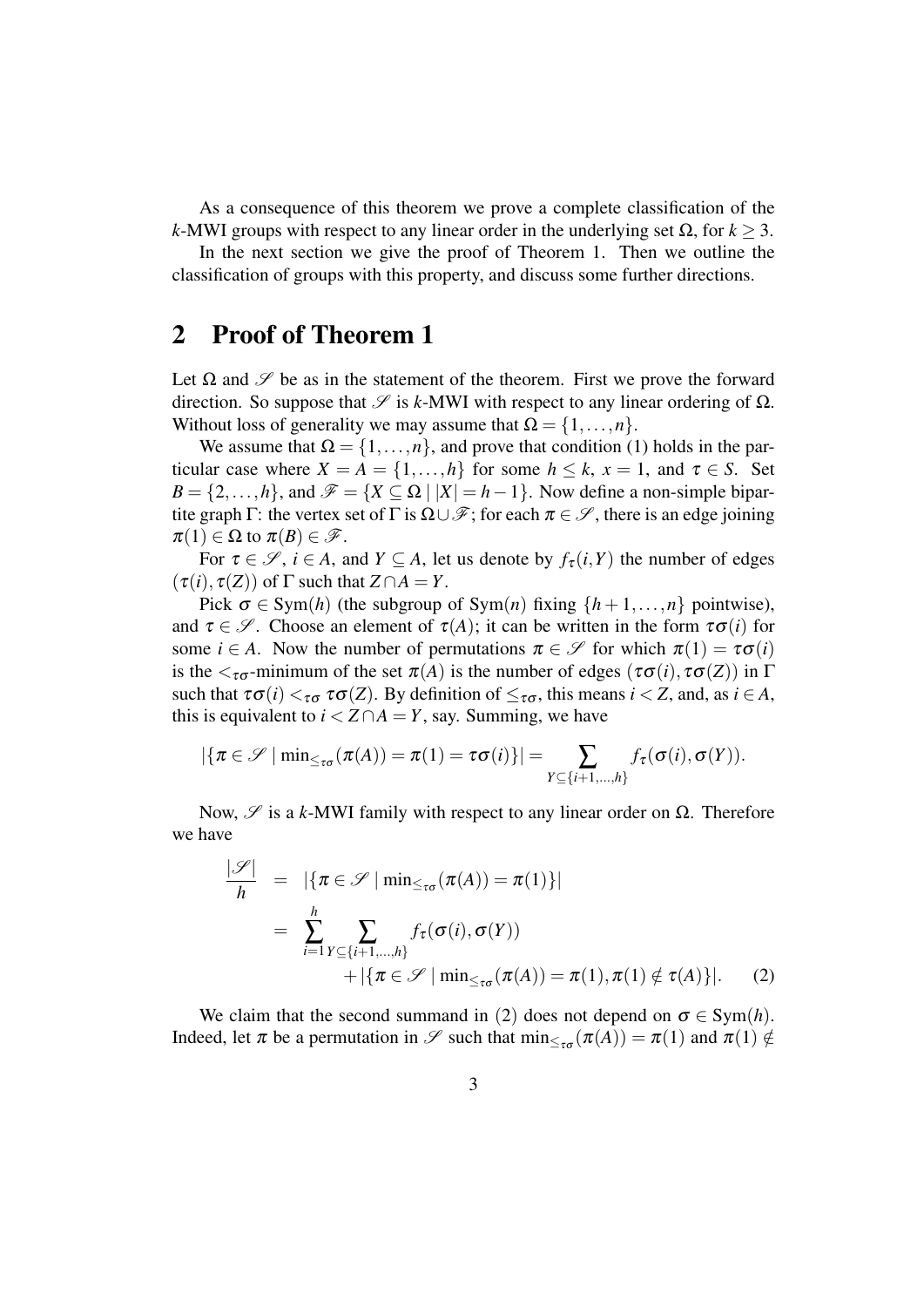$\tau(A)$ . We get  $\min_{\leq_{\sigma}}(\tau^{-1}\pi(A)) = \tau^{-1}\pi(1)$  and  $\tau^{-1}\pi(1) \notin A$ . Now,  $\sigma$  is a permutation stabilizing the set *A* and acting trivially on  $\Omega \setminus A$ ; therefore we have  $\min_{\leq}(\tau^{-1}\pi(A)) = \tau^{-1}\pi(1)$ . This proves our claim.

Equation (2) shows that the expression

$$
Q(\sigma) = \sum_{i=1}^{h} \sum_{Y \subseteq \{i+1,\dots,h\}} f_{\tau}(\sigma(i), \sigma(Y))
$$
 (3)

is a constant that does not depend on the choice of  $\sigma$  in Sym(h).

Let  $\mathscr L$  be the set of pairs  $(i, Y)$  in the summation in Equation (3): that is, all those for which  $1 \le i \le h$  and  $Y \subseteq \{i+1,\ldots,h\}$ . The next part of the proof involves comparing the terms in  $Q(\sigma)$  and  $Q(\sigma\eta)$  for some specified permutations σ and η. We write

$$
\Sigma(\sigma,\mathscr{M})=\sum_{(i,Y)\in\mathscr{M}}f_{\tau}(\sigma(i),\sigma(Y)).
$$

Then we have

$$
0 = \mathcal{Q}(\sigma) - \mathcal{Q}(\sigma \eta) = \Sigma(\sigma, \mathscr{L} \setminus \eta(\mathscr{L})) - \Sigma(\sigma, \eta(\mathscr{L}) \setminus \mathscr{L}).
$$

We claim that  $f_{\tau}(i, Y) = f_{\tau}(i', Y')$  for every two pairs  $(i, Y)$  and  $(i', Y')$  for which  $\{i\} \cup Y = \{i'\} \cup Y'$ . We prove this by induction on |*Y*|. Assume  $|Y| = 1$ . Then  $Y = \{j\}$ , say; we need to show that

$$
f_{\tau}(i,\{j\})=f_{\tau}(j,\{i\}).
$$

Let  $\sigma$  be a permutation of Sym(*h*) mapping *h* to *i* and *h* − 1 to *j*. Now  $\mathscr{L} \setminus$  $(h-1,h)\mathscr{L} = \{(h-1,\{h\})\}$  and  $(h-1,h)\mathscr{L} \setminus \mathscr{L} = \{(h,\{h-1\})\}$ . So

$$
0 = \Sigma(\sigma, \{(h-1, \{h\})\}) - \Sigma(\sigma, \{(h, \{h-1\})\})
$$
  
=  $f_{\tau}(\sigma(h-1), \{\sigma(h)\}) - f_{\tau}(\sigma(h), \{\sigma(h-1)\})$   
=  $f_{\tau}(j, \{i\}) - f_{\tau}(i, \{j\}),$ 

as required.

Now we assume the result for  $|Y| \leq l-1$  and prove it for  $|Y| = l$ . Let  $Y =$  $\{i_1, i_1, \ldots, i_l\}$  and  $i = i_0$ . Let  $\sigma$  be a permutation in Sym(*h*) mapping *h* − *j* to  $i_j$ for  $j = 0, \ldots, l$ , and let  $\eta = (h - l, h - l - 1, \ldots, h)$ . Now  $\mathscr{L} \setminus \eta(\mathscr{L})$  consists of all pairs  $(h - l, Y)$  for  $h - l < Y$  and  $Y \neq \emptyset$ ; and  $\eta(\mathscr{L}) \setminus \mathscr{L}$  consists of the pairs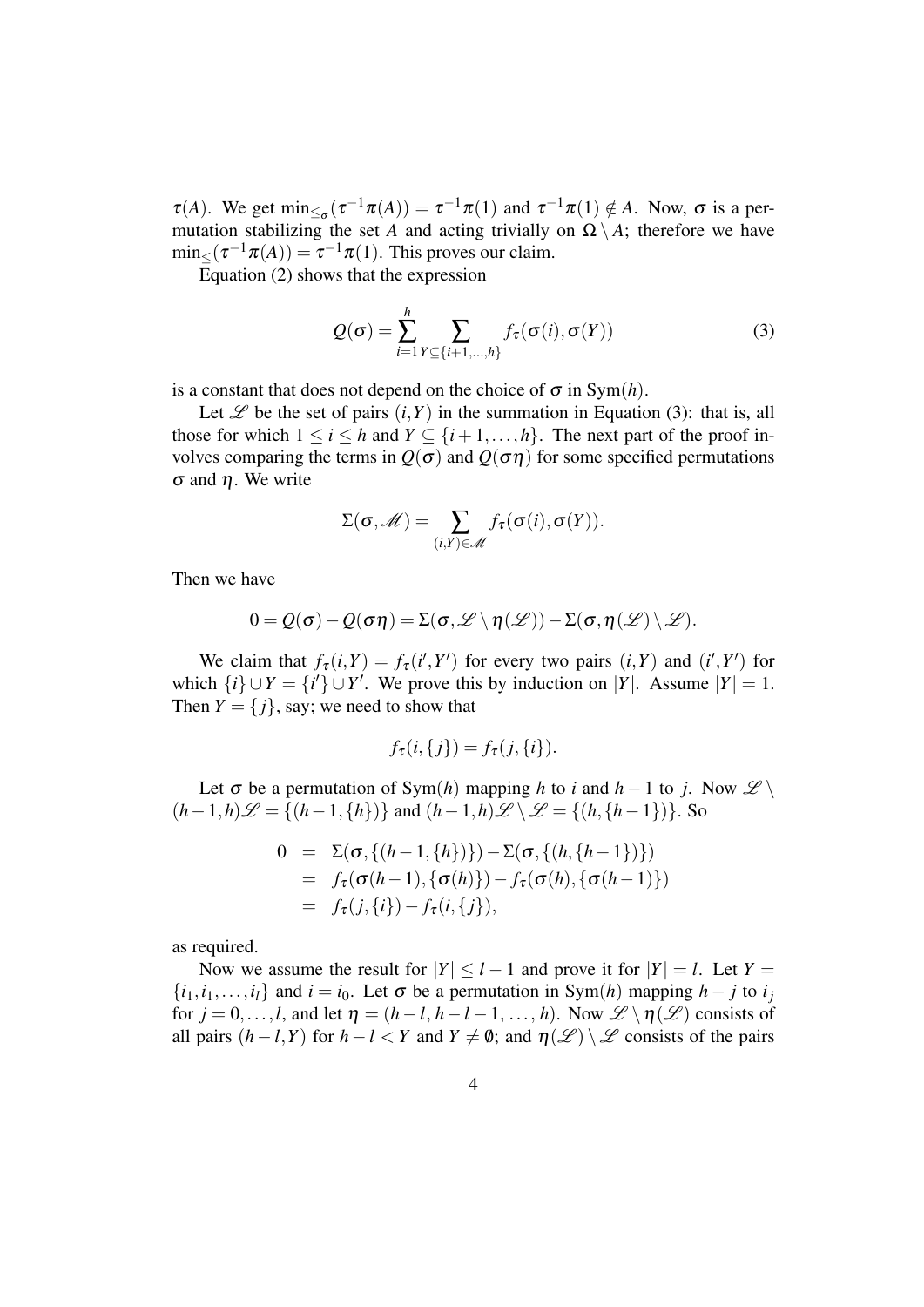$(\eta(v), \eta(Z))$  for  $h - l \le v < Z$  and  $h \in Z$ . By the induction hypothesis, pairs in these two sets with the same union give the same value when  $f_{\tau}$  is applied, except possibly for  $(h - l, \{h - l - 1, \ldots, h\})$  and  $(h, \{h - l, \ldots, h - 1\})$ . So

$$
0 = \Sigma, \{\sigma(h-l, \{h-l-1, ..., h\})\}) - \Sigma(\sigma, \{(h, \{h-l, ..., h-1\})\})
$$
  
=  $f_{\tau}(\sigma(h-l), \{\sigma(h-l-1), ..., \sigma(h)\}) - f_{\tau}(\sigma(h), \{\sigma(h-l), ..., \sigma(h-1)\})$   
=  $f_{\tau}(i_l, \{i_0, ..., i_{l-1}\}) - f_{\tau}(i_0, \{i_1, ..., i_l\}).$ 

Repeating the argument with  $\eta^2, \ldots, \eta^l$  (or with different choices of the permutation  $\sigma$ ) shows that the value of  $f_{\tau}(i_j, \{i_0, \ldots, i_l\} \setminus \{i_j\})$  is independent of *j*. So *f*<sub>τ</sub> $(i, Y)$  is constant for all pairs  $(i, Y)$  satisfying  $\{i\} \cup Y = \{i_0, \ldots, i_l\}$ , and the induction step is proved.

Now we are ready to prove the forward implication in the theorem. By the previous discussion,  $f(1, B) = f(\sigma(1), \sigma(B))$  for every  $\sigma \in \text{Sym}(h)$ . This proves that, for every *x* in  $\tau(A)$ , the number of elements in  $\mathscr S$  such that  $\pi(1) = x$  and  $\pi(A) = \tau(A)$  equals the number of elements such that  $\pi(1) = \tau(1)$  and  $\pi(A) =$  $\tau(A)$ . Therefore we are done.

For the reverse implication, assume that  $\mathcal{S}$  is locally *k*-MWI. Let  $h \leq k$  and let *X* be an *h*-set of  $\Omega$  and  $x \in X$ . Let us denote by  $\Sigma$  the set  $\{\pi(X) \mid \pi \in \mathcal{S}\}\)$ . We have

$$
\begin{array}{rcl} \left| \{ \pi \in \mathcal{S} \mid \min \pi(X) = \pi(x) \} \right| & = & \sum_{Y \in \Sigma} \left| \{ \pi \in \mathcal{S} \mid \pi(X) = Y, \min(Y) = \pi(x) \right| \} \\ & = & \sum_{Y \in \Sigma} \frac{\left| \{ \pi \in \mathcal{S} \mid \pi(X) = Y \} \right|}{|X|} = \frac{|\mathcal{S}|}{|X|}, \end{array}
$$

so the theorem has been proved. We note that this direction of the proof was given in [5], Lemma 2, in the case where  $\mathscr S$  is a group.

#### 3 A consequence of Theorem 1

Corollary 1 *Let G be a finite permutation group on the set* Ω*. Then G is a k-MWI group with respect to any linear order in* Ω *if and only if for every subset X of* Ω *of size at most k we have that G<sup>X</sup> is transitive on X.*

Proof This is immediate from Theorem 1.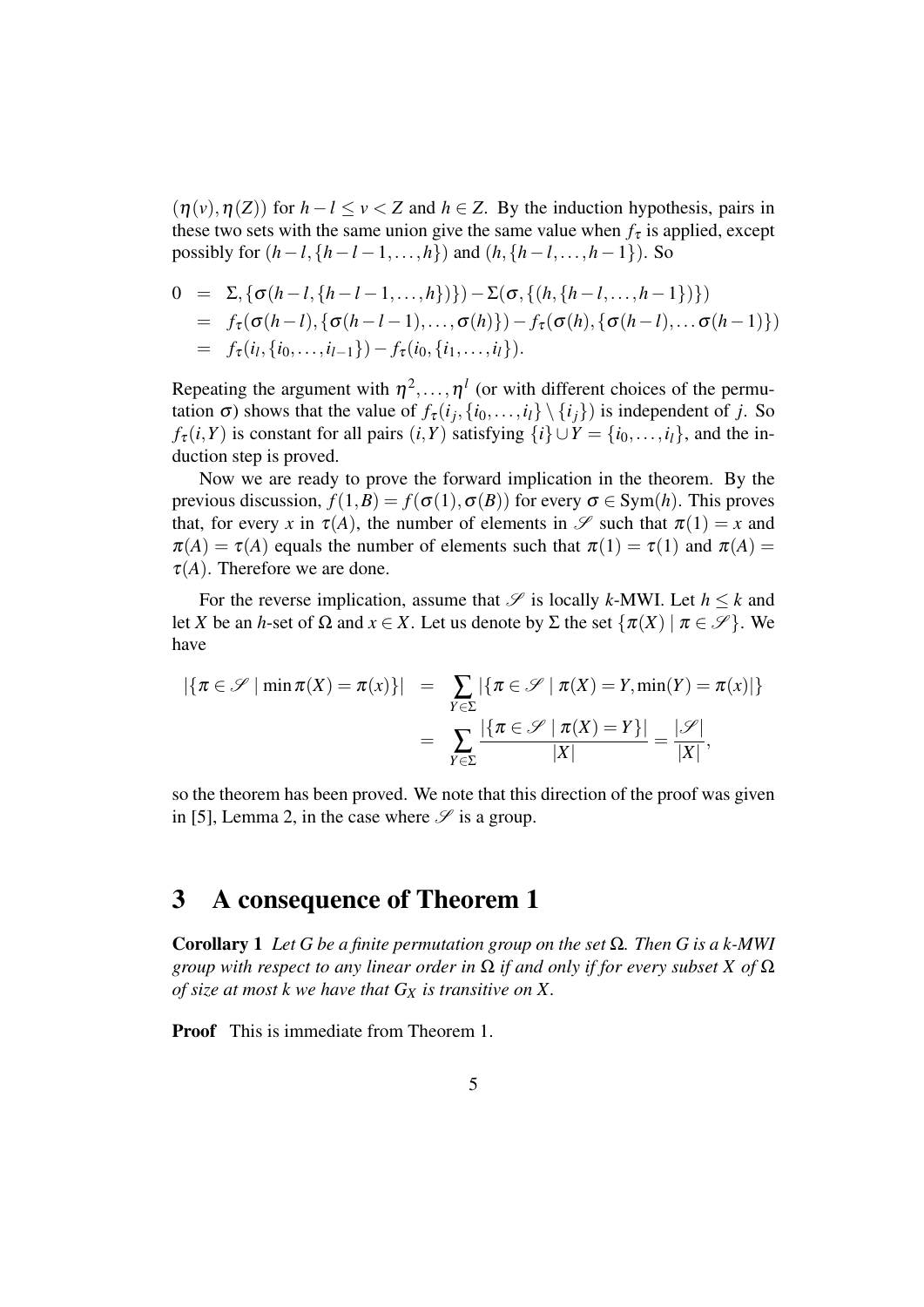We note that if, for every subset *X* of  $\Omega$  of size *k*, the group  $G_X$  is transitive on *X*, then *G* is  $(k-1)$ -homogeneous. In fact, let *A* and *B* be  $(k-1)$ -sets. Assume that *A* ∩*B* is a  $(k-2)$ -set. Then *A* and *B* lie in the same *G*-orbit. For if  $X = A \cup B$ then  $A = X \setminus \{b\}$  and  $B = X \setminus \{a\}$ , for some  $a \in A$  and  $b \in B$ . Now, X is a k-set, so by hypothesis, *G<sup>X</sup>* contains an element mapping *a* into *b*, and so, *A* into *B*. With an easy induction on  $|A \cap B|$  and with a connectedness argument we get that all  $(k-1)$ -sets are in the same orbit.

This remark allow us to get the following classification.

**Theorem 2** Let G be a finite permutation group on the set  $\Omega$  and let k be a positive *integer with*  $k \geq 3$ *. Then the following conditions are equivalent:* 

- *(a) G* is a k-MWI group with respect to any linear order on  $\Omega$ ;
- *(b)*  $G_X$  *is transitive on X for any subset X of*  $\Omega$  *with*  $|X| \leq k$ ;
- *(c) G is one of the groups from Table 1.*

**Proof** (Sketch) Corollary 1 shows that (a) and (b) are equivalent. We have to show that (b) and (c) are equivalent.

Assume that (b) holds. Then *G* is *h*-homogeneous for any *h* < *k* (in particular *G* is 2-homogeneous). Now, apart known exceptions, if *G* is a *h*-homogeneous group with degree *n*, for  $h \leq n/2$ , then *G* is *h*-transitive. The list of all possible exceptions can be found in [4]. Thus the proof of Theorem 2 is a case-by-case analysis among the list of 2-transitive groups and the list of groups in [4].

In this analysis, the following remark is useful.

*Suppose that G is a t-transitive permutation group on* Ω *and that all*  $G_{\alpha_1,\dots,\alpha_t}$ -orbits except  $\{\alpha_1\},\dots,\{\alpha_t\}$  have different size. Then  $G_X$  is *transitive on X for any subset X of*  $\Omega$  *with*  $|X| \le t+1$ *. In particular G* is  $(t + 1)$ *-MWI.* 

The conclusion is clear if  $|X| \le t$ . Let  $A = \{1, 2, ..., t\}$ , and let *H* and *K* be the pointwise and setwise stabilisers of *A* (so that *H* is a normal subgroup of *K*, with quotient Sym $(t)$ ), and  $O_1, \ldots, O_r$  the orbits of *H* outside *A*. Since *H* is normal in *K*, the hypothesis implies that *K* fixes  $O_1, \ldots, O_r$  setwise; so the stabiliser of a point outside *A* induces Sym(*t*) on *A*. This implies that the stabiliser of any  $(t+1)$ -set induces Sym $(t+1)$  on it.

Using this tool, we can deal with the almost simple groups. For instance, *M*<sup>22</sup> is 3-transitive and the stabilizer of three distinct points has orbits of size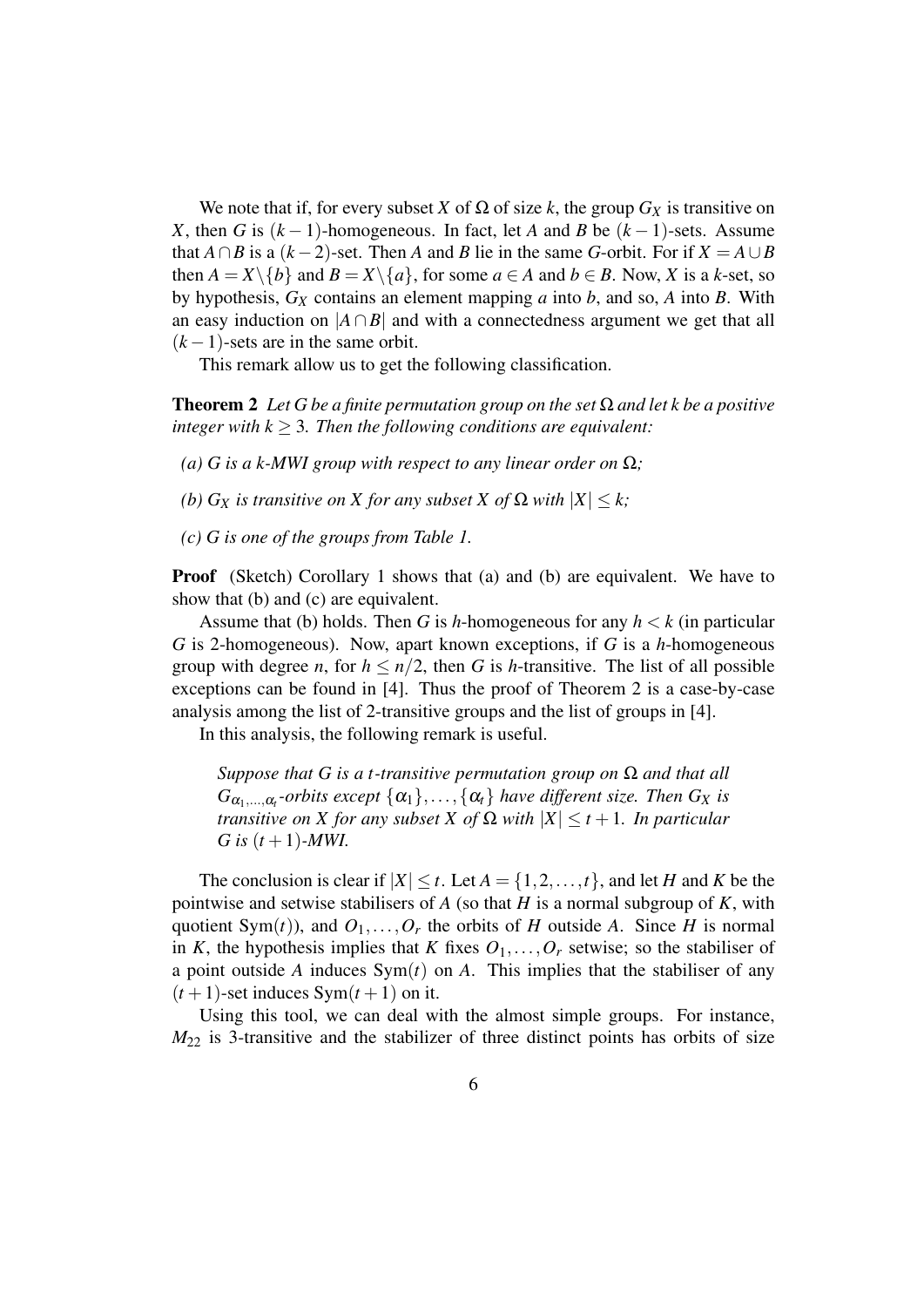$1,1,1,3,16$ . Therefore,  $M_{22}$  is 4-MWI with respect to any linear order. Furthermore,  $M_{22}$  is not 4-homogeneous, therefore  $M_{22}$  can not be 5-MWI with respect to all linear orders.

The analysis of the affine 2-transitive groups requires other remarks. We present and prove the main ingredient of this classification.

*Let G be an affine* 2*-transitive group on V , V an n-dimensional* F*qvector space,*  $q = p^m$ *. If G is a 3-MWI group with respect to any linear order then*  $q = 2, 3, 4$  *or*  $q = 8$ *. In particular, if*  $q = 8$  *then G contains the Galois group of*  $\mathbb{F}_8$ *.* 

To prove this, assume that  $q > 2$ . By Corollary 1,  $G_X$  is transitive on *X* for any *X* ⊆ *V* of size 3. Fix  $(e_i)_i$  a basis of *V*,  $a \in \mathbb{F}_q \setminus \{0,1\}$  and  $X = \{0,e_1,ae_1\}$ . The group  $G_X$  is transitive on *X* if and only if it contains an element  $\varphi : \xi \mapsto A \xi^{\sigma} + \nu$ such that  $\varphi(0) = e_1$ ,  $\varphi(e_1) = ae_1$  and  $\varphi(ae_1) = 0$ . This proves that for all  $a \in$  $\mathbb{F}_q \setminus \{0,1\}$  there exists  $\sigma \in Aut(\mathbb{F}_q)$  such that  $a^{\sigma+1} - a^{\sigma} + 1 = 0$ . In particular any  $a \in \mathbb{F}_q \setminus \{0,1\}$  is a root of  $X^{p^i+1} - X^{p^i} + 1$  for some *i*. This yields that the characteristic of  $\mathbb{F}_q$  is either 2 or 3.

Assume that  $q = 3^m$ . The equation  $X^{3^i+1} - X^{3^i} + 1$  has at most  $3^i + 1$  roots. Therefore summing on all the equations we have  $\sum_{i=0}^{m-1}$  $_{i=0}^{m-1}(3^{i}+1) \ge 3^{m}-2$ . This happens if and only if  $m = 1$ .

Consider the case  $q = 2^m$ . Now, let  $a \in \mathbb{F}_q$  be a solution of the equation  $X^{2^{m-1}+1} + X^{2^{m-1}} + 1$  in  $\mathbb{F}_q$ . We have

$$
0 = a^{2^m} + a = a^{-2}(a^{2^{m-1}+1})^2 + a = a^{-2}(a^{2^m} + 1) + a = a + a^{-1} + a^{-2},
$$

equivalent to  $a^3 + a + 1 = 0$ . Therefore  $X^{2^{m-1}+1} + X + 1$  has at most 3 solutions in  $\mathbb{F}_q$ . This yields  $\sum_{i=0}^{m-2}$  $_{i=0}^{m-2}(2^{i}+1)+3 \ge 2^{m}-2$ . This happens if and only if  $q=2$ , 4 or 8. Now the remaining part is easy to achieve.

Further details of the classification may be obtained from the second author. In Table 1, *C* denotes the Galois group of  $\mathbb{F}_8$  over  $\mathbb{F}_2$ .

For  $k = 2$ , no complete classification exists. The groups which are 2-MWI for every linear order are just those transitive groups for which every pair of points is interchanged by some group element. These groups are sometimes referred to as *generously transitive*, and have the property that the permutation character is multiplicity-free (so they are examples of *Gelfand pairs*), in which all irreducible constituents are real. See Saxl [6], for example.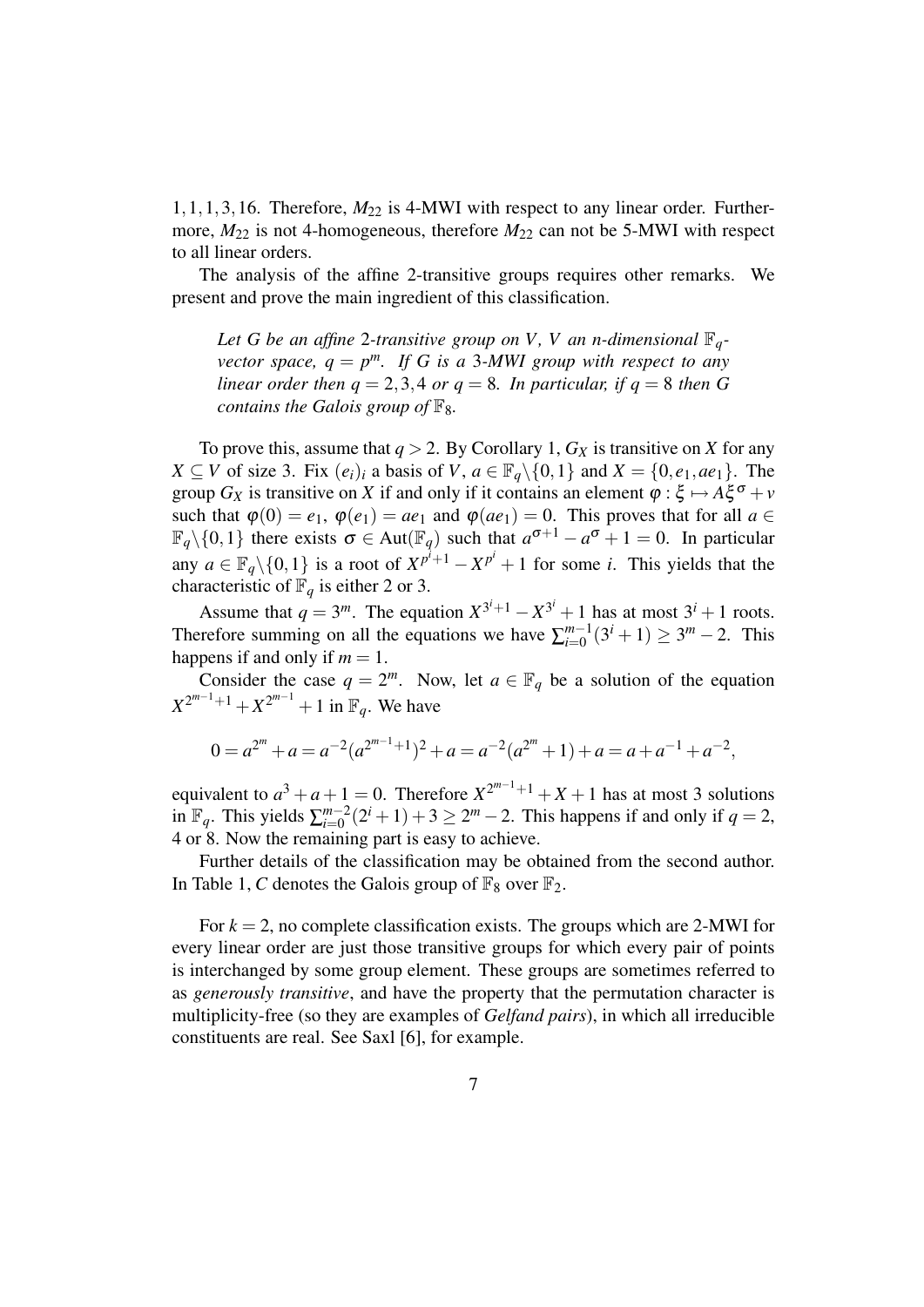#### 4 Concluding remarks

For practical purposes it is often necessary to get a small *k*-MWI family. In other words, for fixed  $\Omega$  and k, the complexity of the algorithms using MWI families is strictly related to the size of the family. So clearly the problem consists in finding a compromise between *k* and the size of the family  $\mathscr{S}$ . From Theorem 1 we realize that if the family has to be *k*-MWI with respect to any linear order then the actual size has to be comparatively big. In particular, it is worth noting that if *G* is a *k*-MWI group with respect to any linear order and  $k \ge 7$  then G has to contain the alternating group Alt( $\Omega$ ), see Theorem 2. Therefore it is reasonable to look at particular orders of the underlying set. Bargachev [2] has shown that there are 4-MWI groups of degree *n* and size  $O(n^2)$ . From Table 1 we see that the order of a 4-MWI group with respect to any linear order and degree *n* has to be at least  $\Omega(n^3)$ .

Next we present a variant of this problem. We say that the family  $\mathscr{S}$  is  $(\varepsilon, k)$ -MWI if

$$
\frac{1}{|X|(1+\varepsilon)} \leq \Pr(\min \pi(X) = \pi(x)) \leq \frac{1}{|X|(1-\varepsilon)}
$$

for every subset *X* of  $\Omega$  of size at most *k* and for every  $x \in X$ . Here *k* is a positive integer and  $\epsilon \geq 0$ . One might hope that for "small" values of  $\epsilon$  the variety of families that arise is considerably richer than the previous ones. Also, we remark that a group *G* is  $(\varepsilon, k)$ -MWI with respect to some probability distribution Pr then *G* is  $(\varepsilon, k)$ -MWI with respect to the uniform distribution. The proof of this result is exactly the same as Theorem 3.1 in [1].

Also, mimicking Definition 1 one can define a local approximated version: indeed, a set of permutations  $\mathscr S$  is locally  $(\varepsilon, k)$ -MWI,  $k \geq 1$ , if for every subset *X* of size at most *k*,  $\tau \in \mathcal{S}$  and for every  $x \in X$ ,  $y \in \tau(X)$  we have that

$$
\frac{1}{|X|(1+\varepsilon)} \leq \frac{|\{\pi \in \mathscr{S} \mid \pi(X) = \tau(X), \pi(x) = y\}|}{|\{\pi \in \mathscr{S} \mid \pi(X) = \tau(X)\}|} \leq \frac{1}{|X|(1-\varepsilon)}.
$$

Clearly, if  $\mathscr S$  is a locally  $(\varepsilon, k)$ -MWI family then  $\mathscr S$  is  $(\varepsilon, k)$ -MWI with respect to any linear order, see the last paragraph of the proof of Theorem 1. A permutation group *G* which is locally  $(\varepsilon, k)$ -MWI for any  $\varepsilon < 1$  is *k*-MWI, by the equivalence of (a) and (b) in Theorem 2.

Finally, we remark that every elementary abelian 2-group *G*, acting regularly, is  $(\frac{1}{3})$  $\frac{1}{3}$ , 3)-MWI with respect to any order. For take a 3-set  $X = {\alpha, \beta, \gamma}$ , and let  $\delta \in \Omega$  be the point such that the stabilizer  $G_Y$  of  $Y = {\alpha, \beta, \gamma, \delta}$  has order 4. It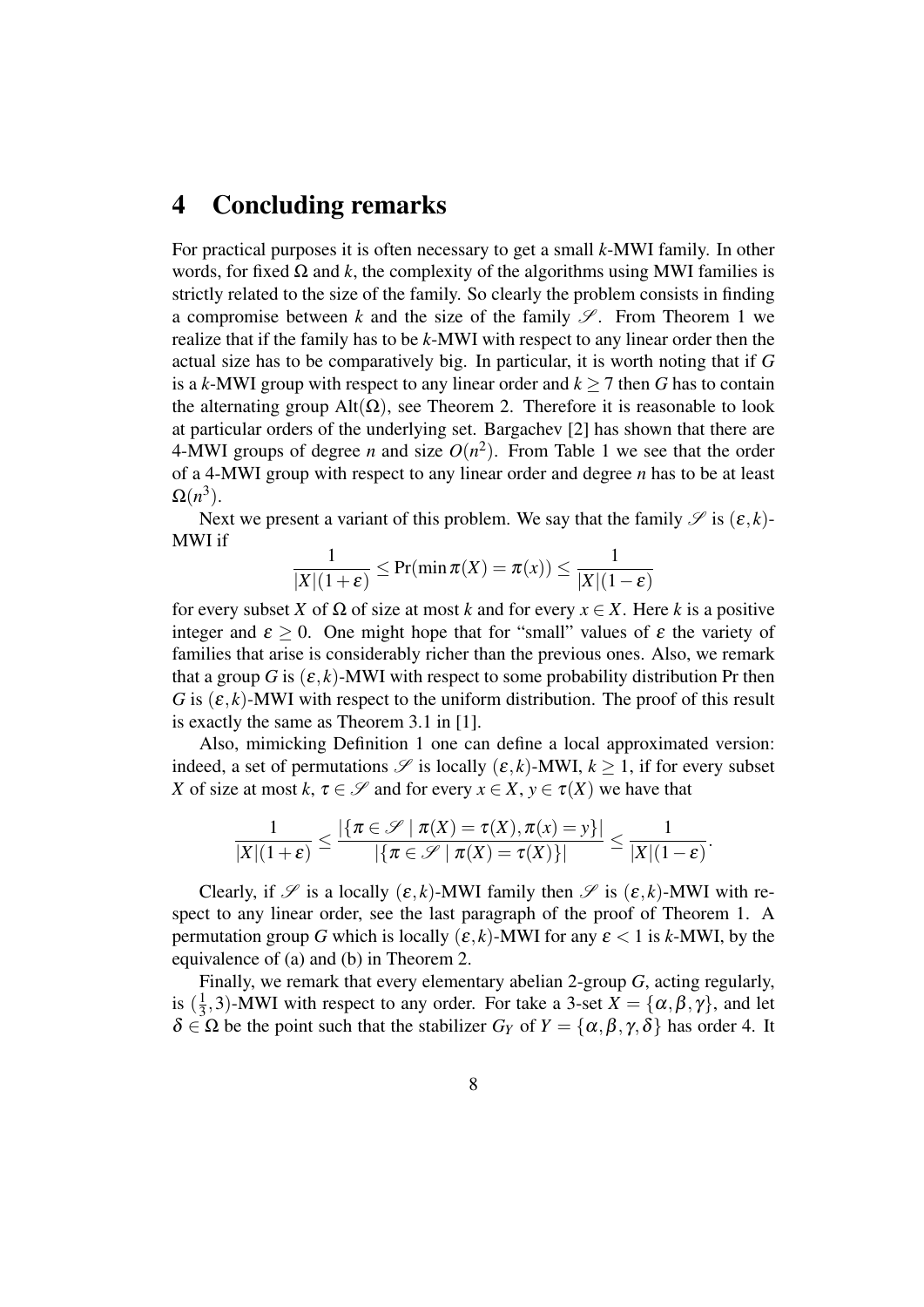is easy to prove that for every  $\sigma \in G$  we have

 $|\{\pi \in G_Y \mid \min \sigma \pi(X) = \sigma \pi(\alpha)\}| \in \{1,2\}.$ 

Summing over a transversal of  $G_Y$  in  $G$  we have that  $G$  is  $(\frac{1}{3})$  $\frac{1}{3}$ , 3)-MWI with respect to any linear order. Note that the size of *G* is  $n = |\Omega|$ ; on the other hand, a group which is 3-MWI with respect to any order has size at least  $n(n-1)/2$ . But *G* is not locally  $(\varepsilon,3)$ -MWI for any  $\varepsilon < 1$ , since the stabiliser of a 3-set acts trivially on it.

## References

- [1] V. Bargachev, Some properties of min-wise independent families and Groups of permutations, *Zap. Nauchn. Sen. S.-Peterburg. Otdel. Mat. Inst. Steklov* 316 (2004), 30–41, 224–225.
- [2] V. Bargachev, personal communication.
- [3] A. Z. Broder, M. Charikar, A. M. Frieze and M. Mitzenmacher, Min-wise independent permutations, *J. Comput. Syst. Sci.* 60, (2000), 630–659.
- [4] J.D.Dixon and B.Mortimer, Permutation Groups, *Springer*, (1996).
- [5] C. Franchi and M. Vsemirnov, Min-wise independent groups, *European Journal of Combinatorics* 24, (2003), 630–659.
- [6] J. Saxl, On multiplicity-free permutation representations, in *Finite Geometries and Designs* (ed. P. J. Cameron, J, W. P. Hirschfeld and D. R. Hughes), pp. 337–353, London Math. Soc. Lecture Notes 49, Cambridge Univ. Press, Cambridge, 1981.